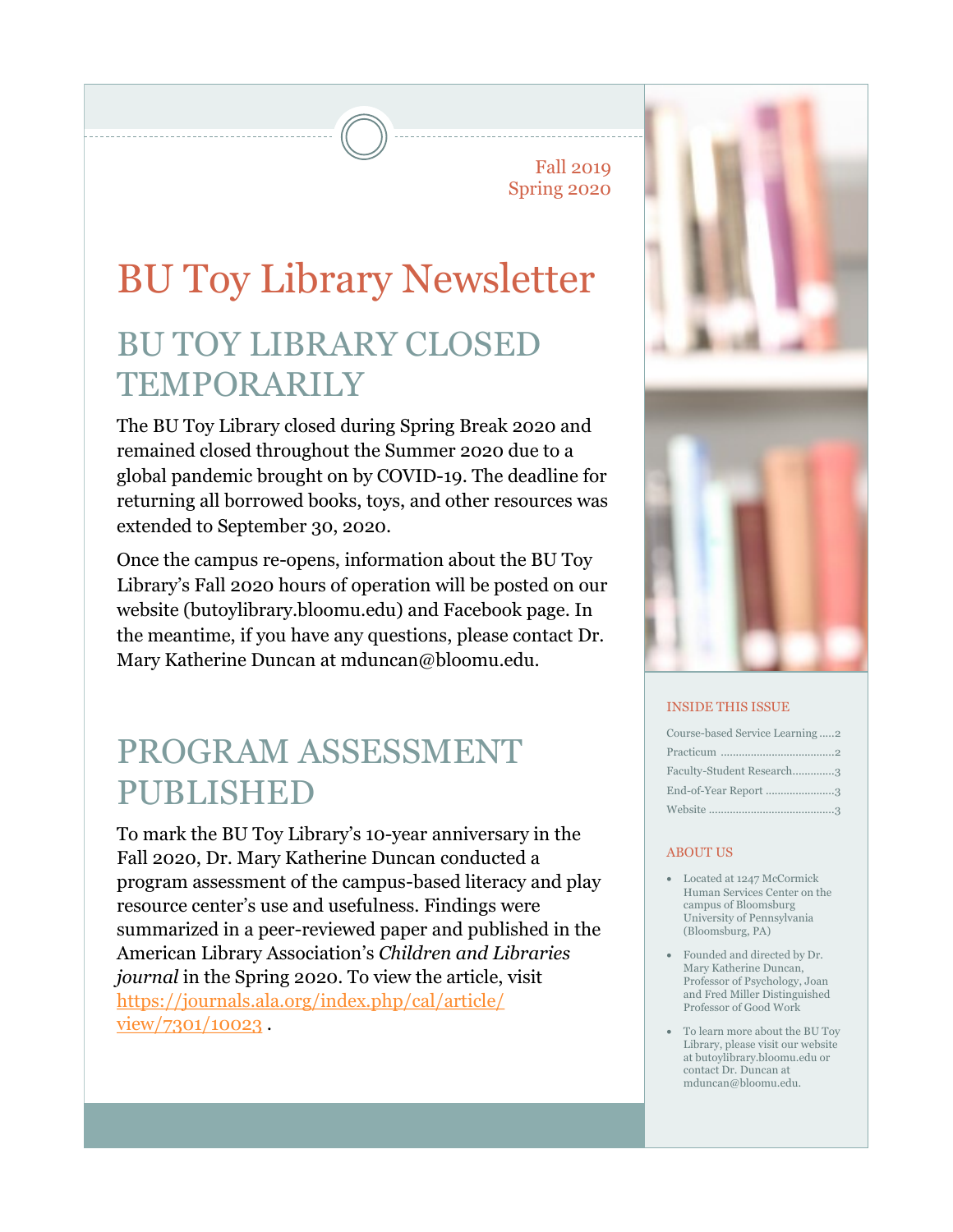

#### PRACTICING GOOD CITIZENSHIP

In partial fulfillment of PSYCH 497, Katie cocreated a PowerPoint to explain the concept of Good Work. She posted it on the school's Facebook page to encourage students to practice Good Work in their community. During a time of isolation brought on by COVID-19, Saint Columba students handcrafted dozens of Easter- and Spring-themed cards for residents of Maria Joseph Manor.



## PSYCH 327 POSITIVE PSYCHOLOGY: CHARACTER LITERACY PROJECT

The American Psychological Association (APA) has called on undergraduate psychology programs to cultivate psychologically literate citizens who are willing and able to contribute their knowledge of psychological theories, concepts, and best practices to their families, communities, workplaces, and society.

Accordingly, students enrolled in PSYCH 327 during the Spring 2020 applied their

knowledge of Peterson and Seligman's (2004) character strengths and virtues in to create a special collection character literacy library of children's picture books for the BU Toy Library. With funding from the Joan and Fred Miller Distinguished Professorship, character literacy tote bags will be gifted to prospective and practicing teachers and staff in local schools.

## PSYCH 497: PSYCHOLOGY PRACTICUM

The BU Toy Library has served as a practicum site for students with varying academic and professional interests. PSYCH 497 students help staff the toy library and often develop, implement, and assess programming that aligns with their academic and professional interests.

During the Spring 2020, senior psychology major Katie Hager spent approximately 13 hours/week at Saint Columba School (Bloomsburg, PA). In collaboration with Dr. Duncan and the school's sixth grade teacher (Mr. David Ferdock), Katie

- introduced students to the concept of academic Good Work and encouraged students to pursue excellent, ethical, & engaged work;
- updated the school's Facebook Page to showcase examples of Good Work demonstrated by students, faculty, and staff;
- learned about the culture of a small, parochial school in by assisting faculty/staff with professional & administrative tasks;
- gained a better understanding of the many and varied personal, interpersonal, and situational factors that affect children's academic, social, behavioral, and emotional functioning;
- consulted with and assisted elementary and middle school faculty within the classroom setting.